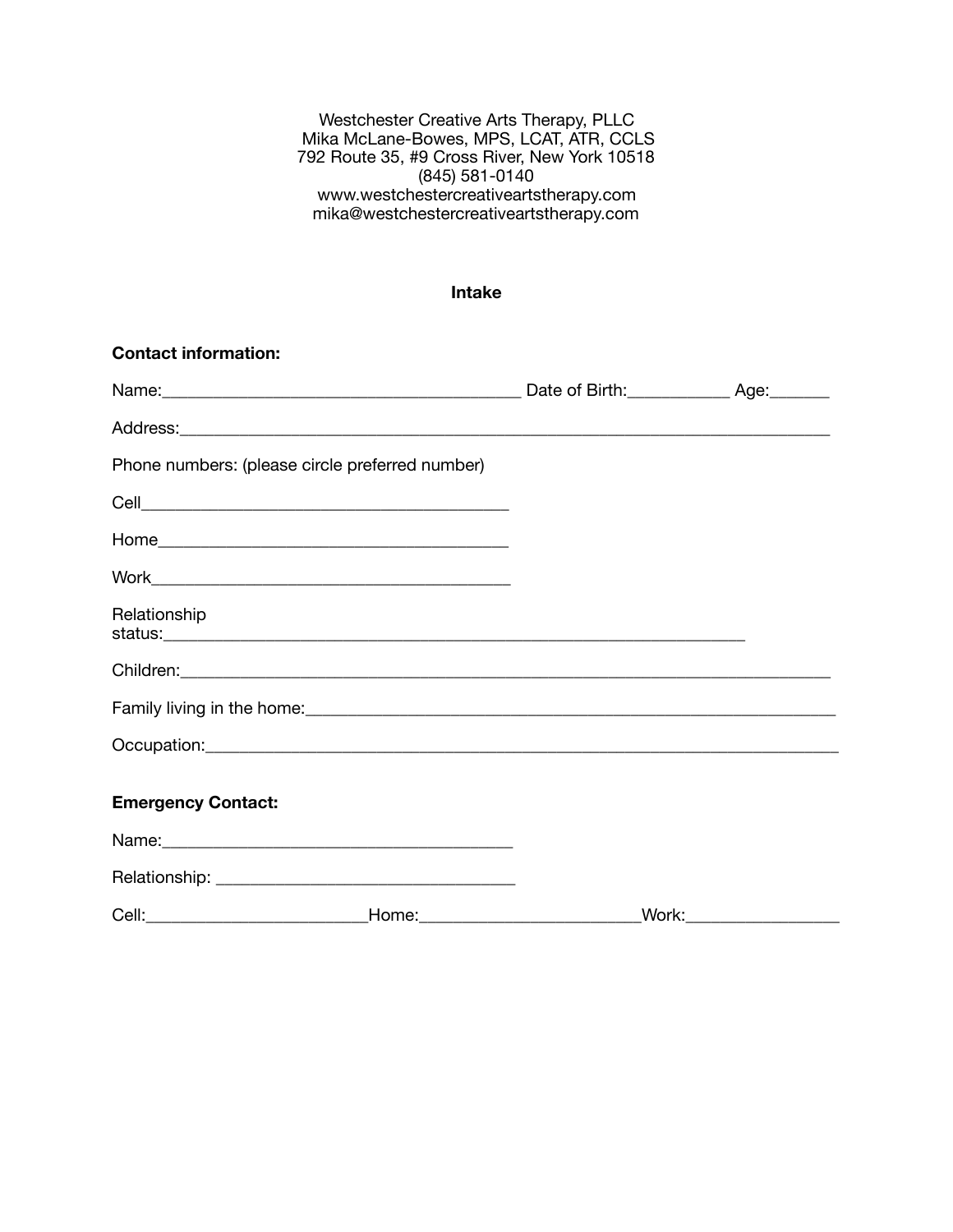Below is a list of some common concerns. Please mark or circle all of the items below that apply, and feel free to add any others under "Any other concerns or issues." You may add a note or details in the space next to the concerns checked.

- I have no problem or concern bringing me here
- \_ Abuse history (and/or current) physical, sexual, emotional, neglect
- \_ Abuse of others physical, sexual, emotional, neglect (of children or elderly)
- \_ Addictions (alcohol, drug, food, cigarettes, spending, people, other)
- \_ Aggression, violence
- Alcohol use
- \_ Anger, hostility, arguing, irritability
- \_ Anxiety, nervousness
- \_ Attention, concentration, distractibility
- \_ Body image concerns
- \_ Career concerns, goals, and choices
- \_ Caregiving for elderly parents or differently-abled family members
- \_ Children, parenting concerns, child care
- \_ Codependence putting other people's needs ahead of yours and not taking care of your own needs
- \_ Decision making, indecision, mixed feelings, putting off decisions
- \_ Dependence, separation anxiety
- \_ Depression, low mood, sadness, crying, inability to feel pleasure, not having fun
- \_ Divorce, separation
- \_ Drug use prescription medications, over-the-counter medications, street drugs
- \_ Eating problems overeating, undereating, appetite, binging, purging
- \_ Family conflict, family constellation issues
- \_ Fatigue, tiredness, low energy
- \_ Friendships quality, quantity
- \_ Grieving, mourning, deaths, losses, divorce
- \_ Guilt, shame
- \_ Headaches, other kinds of pain
- \_ Health, illness, medical concerns, physical problems
- \_ Loneliness, isolation
- \_ Memory problems, foggy thinking
- \_\_ Mood swings (may or may not coincide with monthly cycles)
- \_ Motivation low motivation or highly driven
- \_ Nervousness, tension, jumpiness, restlessness
- \_ Panic or anxiety attacks, fear of panic or anxiety attacks
- **Perfectionism**
- \_ Pessimism
- \_ Phobias intense fear around leaving comfortable environment, closed spaces, open spaces, animals, heights, water, bridges, tunnels, specific situations, other
- \_ Procrastination, work inhibitions, difficulty completing projects
- \_ Relationship problems difficulty beginning or remaining in a relationship, conflict, distance/coldness, infidelity/affairs, communication problems, trust
- Self-abuse
- Self-centeredness
- \_ Self-esteem, feelings of low self-worth
- \_ Self-neglect, poor self-care (exercise, nutrition, hygiene, other)
- \_ Self-neglect not taking time for oneself, not taking time for relaxation
- \_ Sensitivity to rejection, concern with others' opinions
- \_ Sexual issues, conflicts, desire differences with partner, no/low desire, other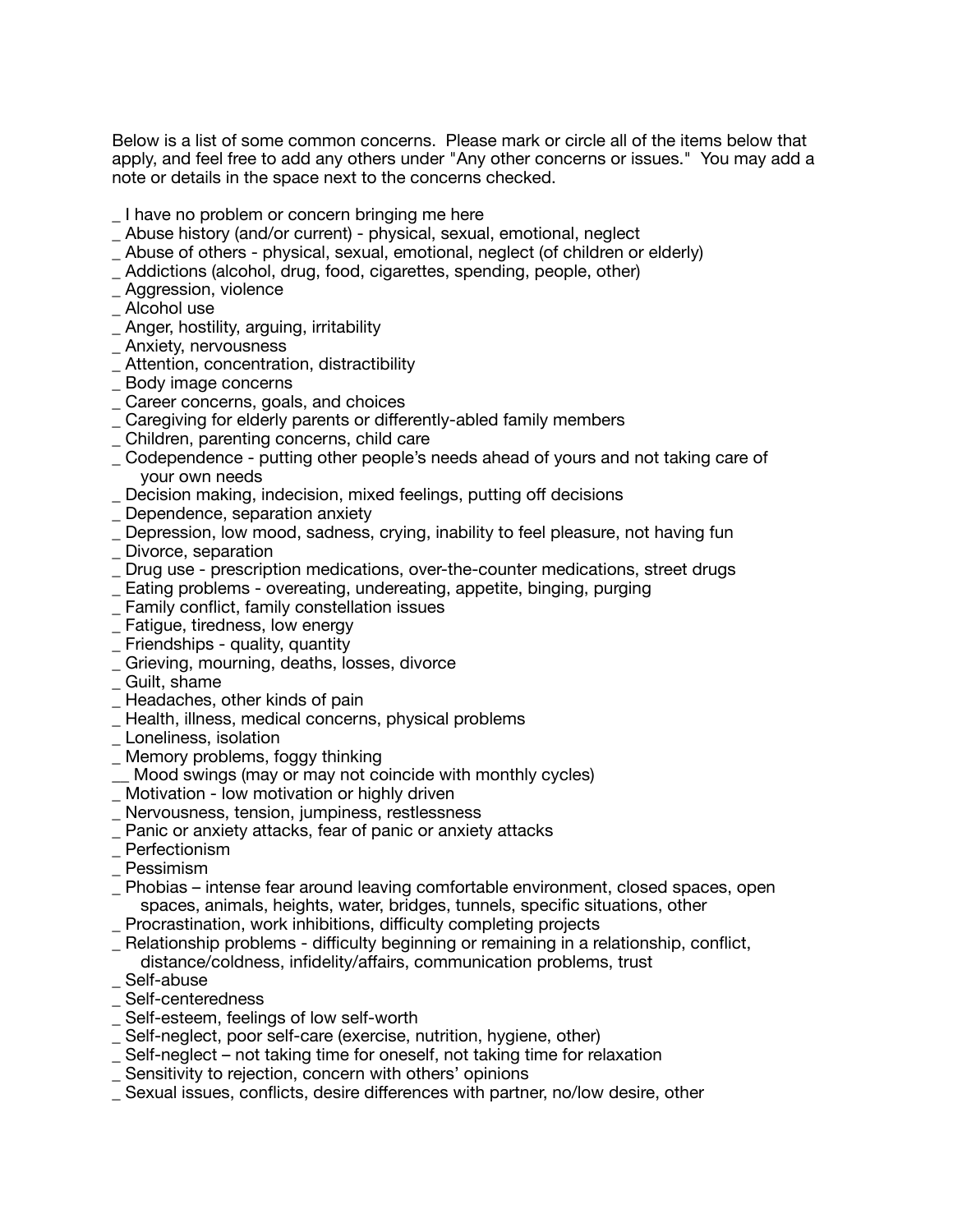- Sexual orientation concerns
- \_ Shyness, sensitivity to criticism
- \_ Sleep problems too much, too little, insomnia, nightmares
- \_ Smoking and tobacco use
- \_ Social concerns, social anxiety, social inhibitions
- \_ Spiritual concerns, issues, problems, dissatisfactions
- \_ Stress, tension, feeling pressured, inadequate stress management
- Stomach aches
- \_Suicidal thoughts
- \_ Unresolved issues/events from the past
- \_ Weight and diet issues
- \_ Withdrawal, isolating

\_\_\_\_\_\_\_\_\_\_\_\_\_\_\_\_\_\_\_\_

\_ Work problems, employment, workaholism/overworking, can't keep a job, job stress

Any other concerns or issues: \_\_\_\_\_\_\_\_\_\_\_\_\_\_\_\_\_\_\_\_\_\_\_\_\_\_\_\_\_\_\_\_\_\_\_\_\_\_\_\_\_\_\_\_\_\_\_

Please look back over the concerns you have checked off and/or added to the check list and prioritize the top three that you would like addressed immediately:

\_\_\_\_\_\_\_\_\_\_\_\_\_\_\_\_\_\_\_\_\_\_\_\_\_\_\_\_\_\_\_\_\_\_\_\_\_\_\_\_\_\_\_\_\_\_\_\_\_\_\_\_\_\_\_\_\_\_\_\_\_\_\_\_\_\_\_\_\_\_\_\_\_\_\_\_\_\_\_\_\_\_\_\_\_ \_\_\_\_\_\_\_\_\_\_\_\_\_\_\_\_\_\_\_\_\_\_\_\_\_\_\_\_\_\_\_\_\_\_\_\_\_\_\_\_\_\_\_\_\_\_\_\_\_\_\_\_\_\_\_\_\_\_\_\_\_\_\_\_\_\_\_\_\_\_\_\_\_\_\_\_\_\_\_\_\_\_\_\_\_ \_\_\_\_\_\_\_\_\_\_\_\_\_\_\_\_\_\_\_\_\_\_\_\_\_\_\_\_\_\_\_\_\_\_\_\_\_\_\_\_\_\_\_\_\_\_\_\_\_\_\_\_\_\_\_\_\_\_\_\_\_\_\_\_\_\_\_\_\_\_\_\_\_\_\_\_\_\_\_\_\_\_\_\_\_ \_\_\_\_\_\_\_\_\_\_\_\_\_\_\_\_\_\_\_\_\_\_\_\_\_\_\_\_\_\_\_\_\_\_\_\_\_\_\_\_\_\_\_\_\_\_\_\_\_\_\_\_\_\_\_\_\_\_\_\_\_\_\_\_\_\_\_\_\_\_\_\_\_\_\_\_\_\_\_\_\_\_\_\_\_

| 2      |  |  |
|--------|--|--|
| ≏<br>c |  |  |

Are you currently taking any medications (including over-the-counter or herbal supplements)?

Have you had psychotherapy or psychiatric medications before? Hospitalization?

Do you have any serious or chronic medical conditions (including past surgeries)?